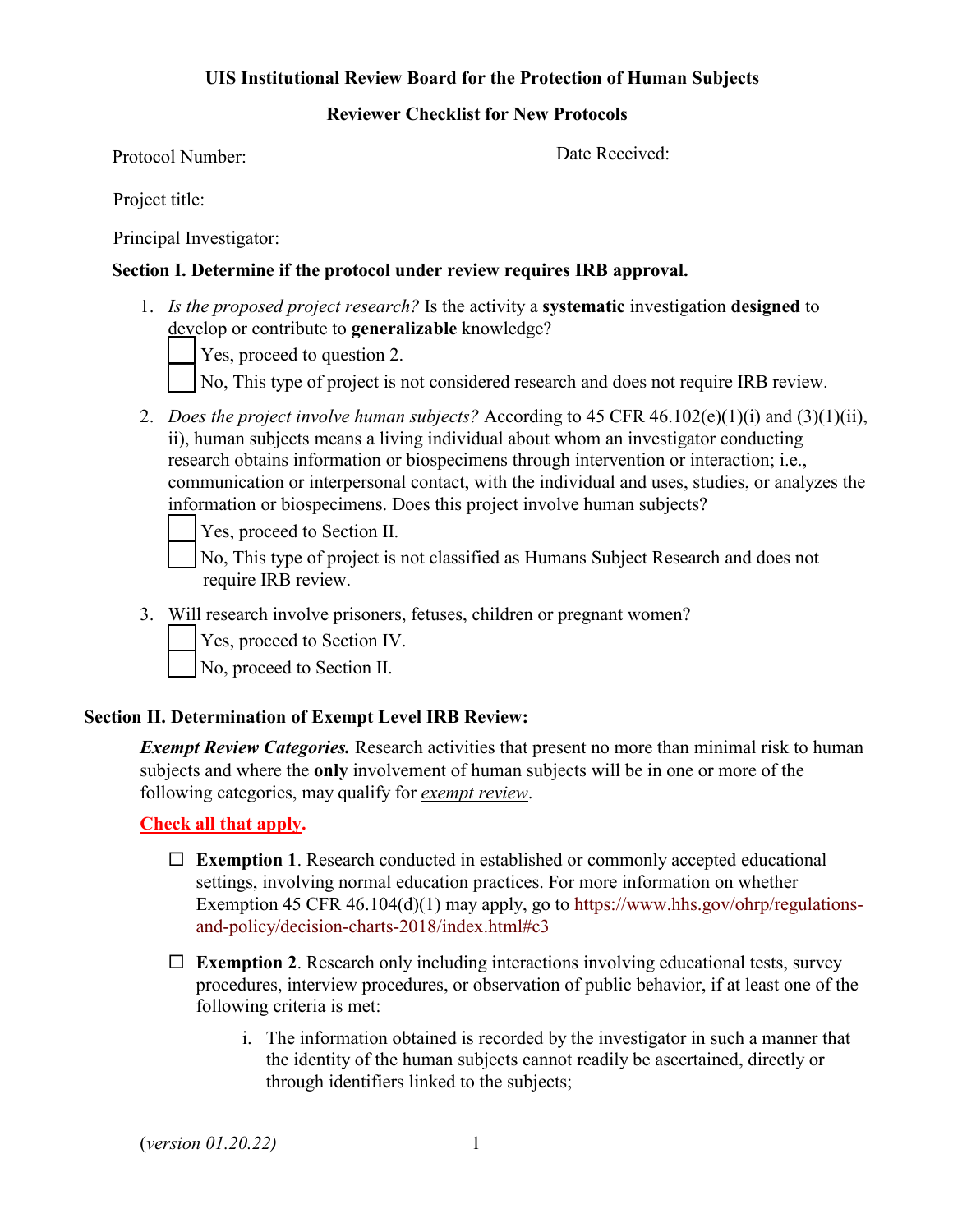- ii. Any disclosure of the human subjects' responses outside the research would not reasonably place the subjects at risk of criminal or civil liability or be damaging to the subjects' financial standing, employability, educational advancement, or reputation; or
- iii. The information obtained is recorded by the investigator in such a manner that the identity of the human subjects can readily be ascertained, directly or through identifiers linked to the subjects, and an IRB conducts a limited IRB review to make the determination required by  $\S$  46.111(a)(7).

For more information on whether Exemption 45 CFR 46.104(d)(2) may apply, go to <https://www.hhs.gov/ohrp/regulations-and-policy/decision-charts-2018/index.html#c4>

- **Exemption 3**. Research involving benign behavioral interventions and collection of information from adults through verbal or written responses or audiovisual recording if the subject agrees to the intervention and information collection and at least one of the following criteria is met:
	- i. The information obtained is recorded by the investigator in such a manner that the identity of the human subjects cannot readily be ascertained, directly or through identifiers linked to the subjects;
	- ii. Any disclosure of the human subjects' responses outside the research would not reasonably place the subjects at risk of criminal or civil liability or be damaging to the subjects' financial standing, employability, educational advancement, or reputation; or
	- iii. The information obtained is recorded by the investigator in such a manner that the identity of the human subjects can readily be ascertained, directly or through identifiers linked to the subjects, and an IRB conducts a limited IRB review to make the determination required by  $§46.111(a)(7)$ .

*Deception caveat*: In the situations above, Exemption 45 CFR 46.104(d)(3) may apply UNLESS the research involves deceiving subjects about the nature or purposes of the research, although Exemption 45 CFR 46.104(d)(3) may still apply IF subjects authorize the deception through prospective agreement. For more information, go to <https://www.hhs.gov/ohrp/regulations-and-policy/decision-charts-2018/index.html#c5>

- **Exemption 4**. Secondary research use of identifiable private information or identifiable biospecimens. For more information on whether Exemption 45 CFR  $46.104(d)(4)$  or  $(d)(8)$  may apply, go to [https://www.hhs.gov/ohrp/regulations-and](https://www.hhs.gov/ohrp/regulations-and-policy/decision-charts-2018/index.html#c6)[policy/decision-charts-2018/index.html#c6](https://www.hhs.gov/ohrp/regulations-and-policy/decision-charts-2018/index.html#c6)
- **Exemption 5**. Research studying, evaluating, or examining public benefit or service programs. For more information on whether Exemption 45 CFR 46.104(d)(5) may apply, go to [https://www.hhs.gov/ohrp/regulations-and-policy/decision-charts-](https://www.hhs.gov/ohrp/regulations-and-policy/decision-charts-2018/index.html#c7)[2018/index.html#c7](https://www.hhs.gov/ohrp/regulations-and-policy/decision-charts-2018/index.html#c7)
- **Exemption 6**. Research involving taste and food quality evaluation of consumer acceptance studies. For more information on whether Exemption 45 CFR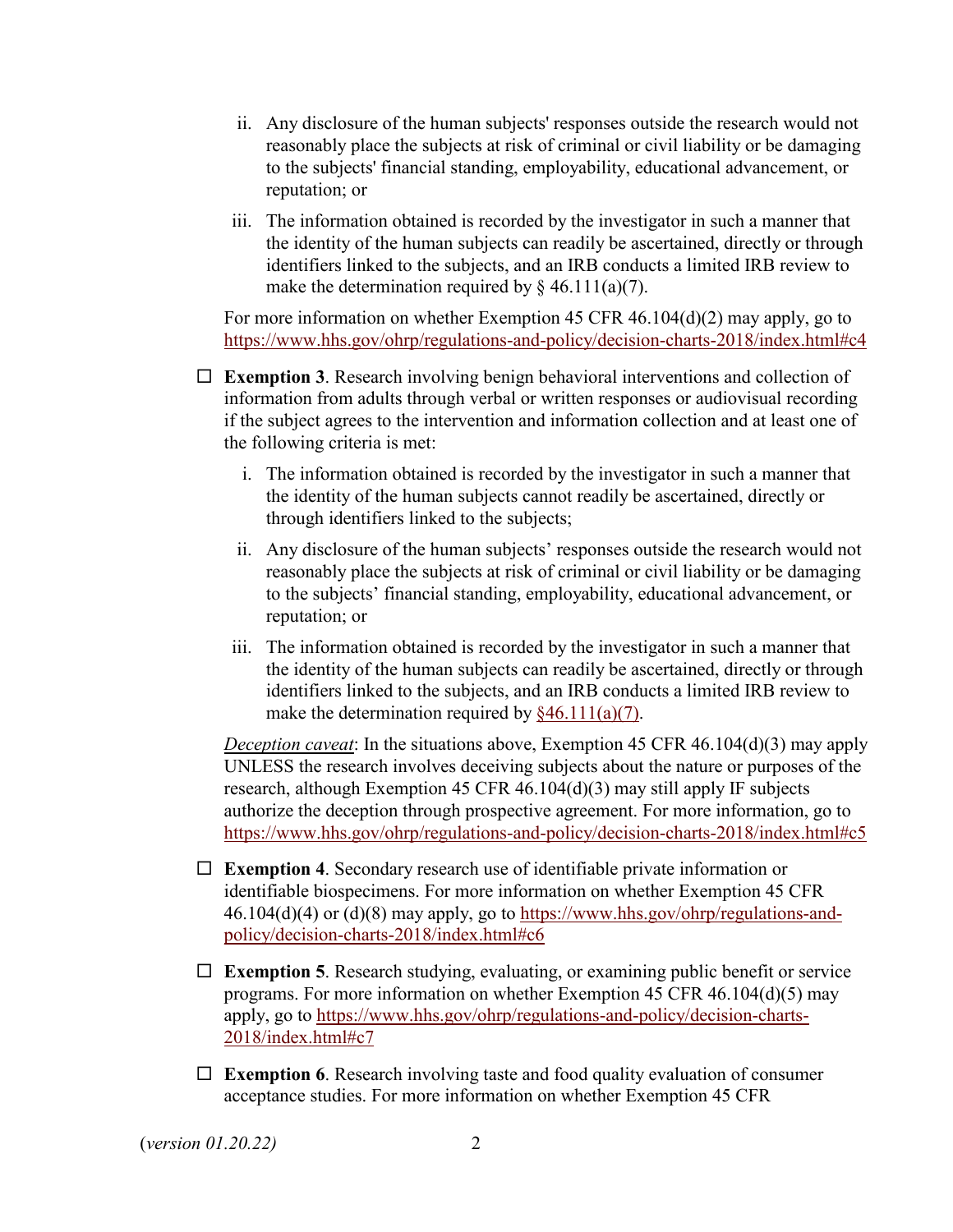46.104(d)(6) may apply, go to [https://www.hhs.gov/ohrp/regulations-and](https://www.hhs.gov/ohrp/regulations-and-policy/decision-charts-2018/index.html#c8)[policy/decision-charts-2018/index.html#c8](https://www.hhs.gov/ohrp/regulations-and-policy/decision-charts-2018/index.html#c8) 

- **Exemption 7**. Storage or maintenance of identifiable private information or identifiable biospecimens for secondary research use. For more information on whether Exemption 45 CFR  $46.104(d)(7)$  may apply, go to <https://www.hhs.gov/ohrp/regulations-and-policy/decision-charts-2018/index.html#c9>
- **Exemption 8**. Secondary research for which broad consent is required: Research involving the use of identifiable private information or identifiable biospecimens for secondary research use, if the following criteria are met:
	- i. Broad consent for the storage, maintenance, and secondary research use of the identifiable private information or identifiable biospecimens was obtained in accordance with  $\S 46.116(a)(1)$  through (4), (a)(6), and (d);
	- ii. Documentation of informed consent or waiver of documentation of consent was obtained in accordance with § 46.117;
	- iii. An IRB conducts a limited review and makes the determination required by §  $46.111(a)(7)$  and makes the determination that the research to be conducted is within the scope of the broad consent referenced in paragraph  $(d)(8)(i)$ ; and
	- iv. The investigator does not include returning individual research results to subjects as part of the study plan. This provision does not prevent an investigator from abiding by any legal requirements to return individual research results.

Yes; if one or more of Exemptions  $1 - 8$  above is selected, then this project is classified as **Exempt**. Research activities involving human subjects that are exempt from IRB review are identified in 45 CFR 46.104. [https://www.hhs.gov/ohrp/regulations-and](https://www.hhs.gov/ohrp/regulations-and-policy/regulations/45-cfr-46/common-rule-subpart-a-46104/index.html#46.104(d)(1)))[policy/regulations/45-cfr-46/common-rule-subpart-a-46104/index.html#46.104\(d\)\(1\)\)](https://www.hhs.gov/ohrp/regulations-and-policy/regulations/45-cfr-46/common-rule-subpart-a-46104/index.html#46.104(d)(1)))

Limited [IRB](https://www.law.cornell.edu/definitions/index.php?width=840&height=800&iframe=true&def_id=7b2cbfb68d6f21c0fb34bda7f47a9533&term_occur=999&term_src=Title:45:Chapter:A:Subchapter:A:Part:46:Subpart:A:46.111) review required by  $\S$  46.104(d)(7)): the IRB need not make the determinations at paragraphs  $(a)(1)$  through  $(7)$  of this section, and shall make the following determinations:

**(i)** Broad consent for storage, maintenance, and secondary [research](https://www.law.cornell.edu/definitions/index.php?width=840&height=800&iframe=true&def_id=a69c034e956ff0cc9f47d70b63bdea3b&term_occur=999&term_src=Title:45:Chapter:A:Subchapter:A:Part:46:Subpart:A:46.111) use [of identifiable private](https://www.law.cornell.edu/definitions/index.php?width=840&height=800&iframe=true&def_id=665bb0f70d84a396884a9cb96918c7a8&term_occur=999&term_src=Title:45:Chapter:A:Subchapter:A:Part:46:Subpart:A:46.111)  [information](https://www.law.cornell.edu/definitions/index.php?width=840&height=800&iframe=true&def_id=665bb0f70d84a396884a9cb96918c7a8&term_occur=999&term_src=Title:45:Chapter:A:Subchapter:A:Part:46:Subpart:A:46.111) or identifiable biospecimens is obtained in accordance with the requirement[s of](https://www.law.cornell.edu/cfr/text/45/46.116#a_1)  $\frac{1}{8}$  $46.116(a)(1)$ -(4), (a)(6), and (d);

**(ii)** Broad consent is appropriately documented or waiver of documentation is appropriate, in accordance with [§ 46.117](https://www.law.cornell.edu/cfr/text/45/46.117); and

**(iii)** If there is a change made for [research](https://www.law.cornell.edu/definitions/index.php?width=840&height=800&iframe=true&def_id=a69c034e956ff0cc9f47d70b63bdea3b&term_occur=999&term_src=Title:45:Chapter:A:Subchapter:A:Part:46:Subpart:A:46.111) purposes in the way the identifiable private information [or identifiable biospecimens are stored or maintained, there are adequate pro](https://www.law.cornell.edu/definitions/index.php?width=840&height=800&iframe=true&def_id=665bb0f70d84a396884a9cb96918c7a8&term_occur=999&term_src=Title:45:Chapter:A:Subchapter:A:Part:46:Subpart:A:46.111)visions to protect the privacy of subjects and to maintain the confidentiality of data.

"Limited IRB review requires that certain exempt research be reviewed by an IRB chair or designee for privacy and confidentiality under requirements in 45 CFR §46.111(a)(7) or  $§46.111(a)(8).11$  The regulations at  $§46.111(a)(7)$  state, "When appropriate, there are adequate provisions to protect the privacy of subjects and to maintain the confidentiality of data,"

(*version 01.20.22)* 3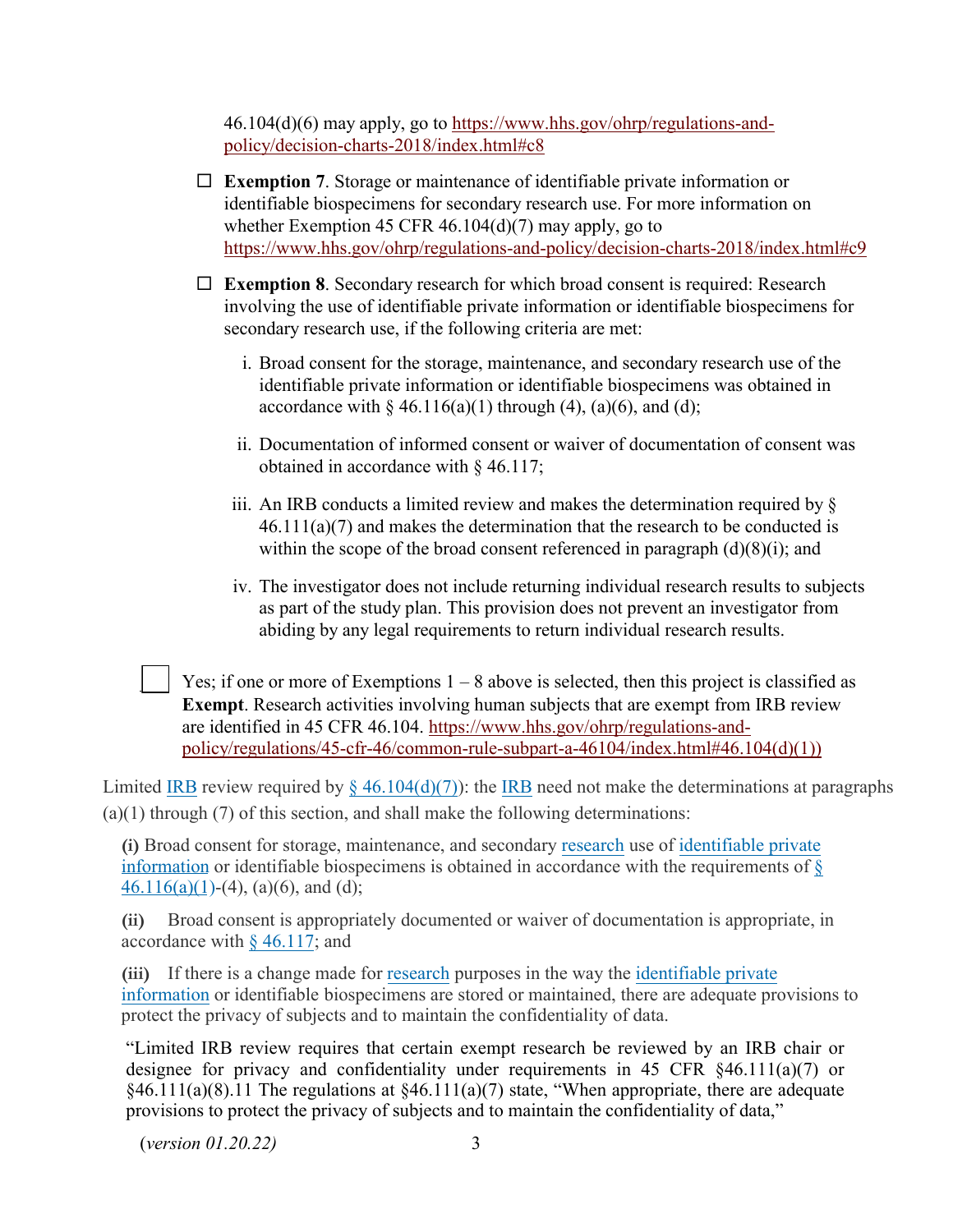and  $§46.111(a)(8)$  states, "... (iii) If there is a change made for research purposes in the way the identifiable private information or identifiable biospecimens are stored or maintained, there are adequate provisions to protect the privacy of subjects and to maintain the confidentiality of data." This process is only applicable to certain new provisions in the **exempt categories 2, 3, 7, and 8**." (Walch-Patterson, 2020)

\_\_\_ No; this project is not eligible for Exempt determination if NONE of the exemptions above are selected, then this project could be classified as **Expedited** or require **Full Board** Review. Proceed to **Section III** below.

Yes, if Exemption 8 above is selected, then this project requires **Limited IRB Review**.

# **Section III. Determination of Expedited Level IRB Review:**

*Expedited Review Categories.* Research activities that present no more than minimal risk to human subjects, and involve only procedures listed in one or more of the following categories, may be reviewed by the IRB through the *expedited review* procedure authorized by 45 CFR 46.110 and 21 CFR 56.110. [https://www.hhs.gov/ohrp/regulations-and-policy/regulations/45-cfr-](https://www.hhs.gov/ohrp/regulations-and-policy/regulations/45-cfr-46/revised-common-rule-regulatory-text/index.html#46.110)[46/revised-common-rule-regulatory-text/index.html#46.110;](https://www.hhs.gov/ohrp/regulations-and-policy/regulations/45-cfr-46/revised-common-rule-regulatory-text/index.html#46.110) [https://www.accessdata.fda.gov/scripts/cdrh/cfdocs/cfCFR/CFRSearch.cfm?fr=56.110&SearchT](https://www.accessdata.fda.gov/scripts/cdrh/cfdocs/cfCFR/CFRSearch.cfm?fr=56.110&SearchTerm=expedited) [erm=expedited\)](https://www.accessdata.fda.gov/scripts/cdrh/cfdocs/cfCFR/CFRSearch.cfm?fr=56.110&SearchTerm=expedited)

Reference: [https://www.hhs.gov/ohrp/regulations-and-policy/guidance/categories-of-research](https://www.hhs.gov/ohrp/regulations-and-policy/guidance/categories-of-research-expedited-review-procedure-1998/index.html)[expedited-review-procedure-1998/index.html](https://www.hhs.gov/ohrp/regulations-and-policy/guidance/categories-of-research-expedited-review-procedure-1998/index.html) 

# **Check all that apply.**

- **Expedited Category 1**. Clinical studies of drugs and medical devices only when condition (a) or (b) is met.
	- a. Research on drugs for which an investigational new drug application (21 CFR Part 312) is not required. (Note: Research on marketed drugs that significantly increases the risks or decreases the acceptability of the risks associated with the use of the product is not eligible for expedited review.)
	- b. Research on medical devices for which (i) an investigational device exemption application (21 CFR Part 812) is not required; or (ii) the medical device is cleared/approved for marketing and the medical device is being used in accordance with its cleared/approved labeling.
- $\Box$  **Expedited Category 2.** Collection of blood samples by finger stick, heel stick, ear stick, or venipuncture as follows:
	- a. from healthy, non-pregnant adults who weigh at least 110 pounds. For these subjects, the amounts drawn may not exceed 550 ml in an 8-week period and collection may not occur more frequently than 2 times per week; or
	- b. from other adults and children2, considering the age, weight, and health of the subjects, the collection procedure, the amount of blood to be collected, and the frequency with which it will be collected. For these subjects, the amount drawn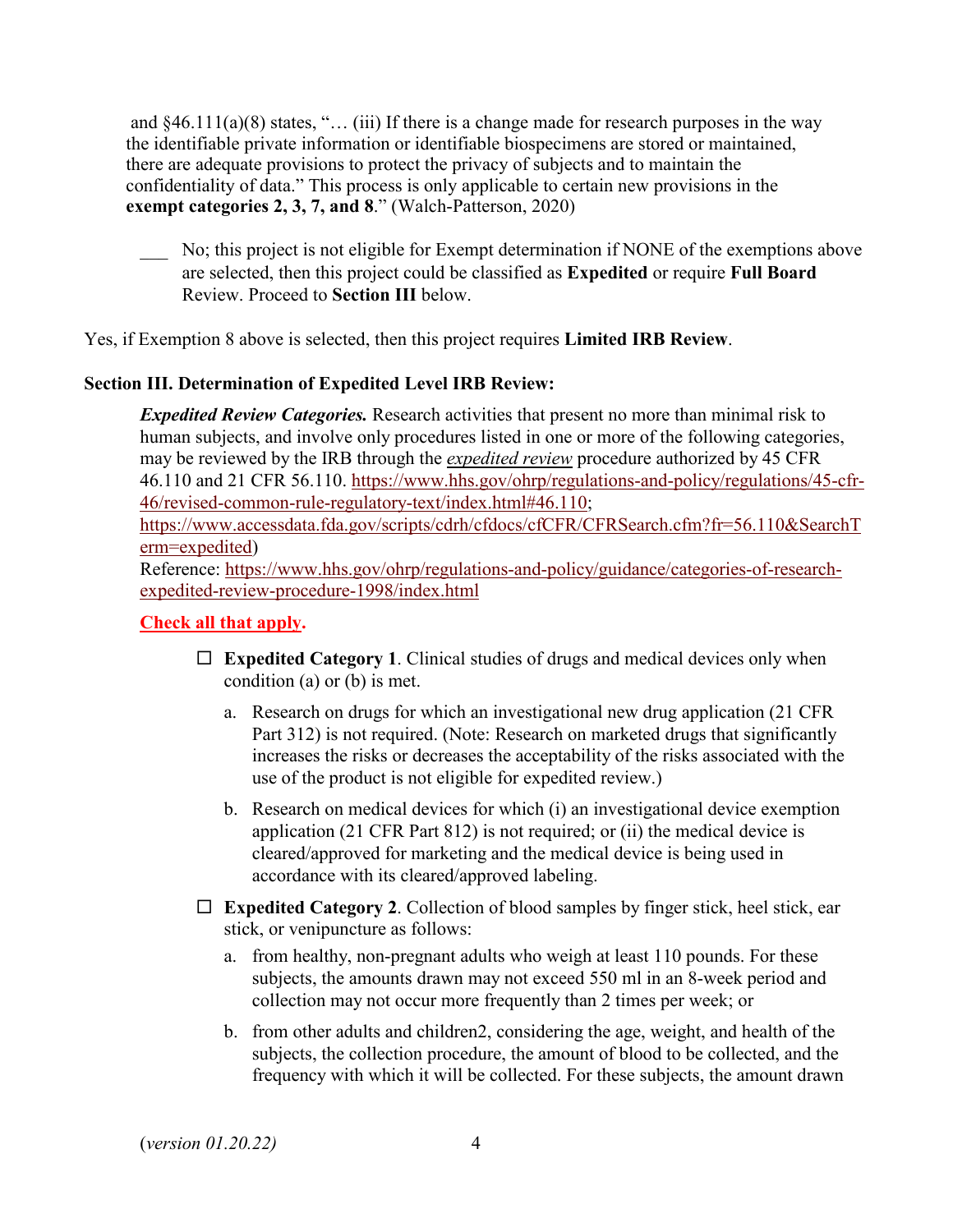may not exceed the lesser of 50 ml or 3 ml per kg in an 8-week period and collection may not occur more frequently than 2 times per week.

- **Expedited Category 3**. Prospective collection of biological specimens for research purposes by noninvasive means.
- **Expedited Category 4**. Collection of data through noninvasive procedures routinely employed in clinical practice, excluding procedures involving x-rays, microwaves, general anesthesia, or sedation.
- **Expedited Category 5**. Research involving materials that have been collected, or will be collected solely for non-research purposes.
- **Expedited Category 6**. Collection of data from voice, video, digital, or image recordings made for research purposes.
- **Expedited Category 7**. Non-Exempt research on individual or group characteristics or behavior or research employing survey, interview, oral history, focus group, program evaluation, human factors evaluation, or quality assurance methodologies.
- **Expedited Category 8**. Continuing review of research previously approved by the convened IRB as follows:
	- a. where the research is permanently closed to the enrollment of new subjects; all subjects have completed all research-related interventions; and the research remains active only for long-term follow-up of subjects; or
	- b. where no subjects have been enrolled and no additional risks have been identified; or
	- c. where the remaining research activities are limited to data analysis.

# **Section IV. Determination of Full Board IRB Review**

\_\_\_ If no Exempt or Expedited categories are selected, then this project requires **Full Board Review**.

# **SUMMARY OF THE REVIEW PROCESS:**

#### **I determine that the proposed human subjects research:**

- $\Box$  qualifies as Exempt
- $\Box$  qualifies for Expedited Review
- $\Box$  qualifies for Limited IRB review of secondary research for which broad consent is required
- $\Box$  requires Full IRB review

By signing below, I attest that:

(1) Risks to the subject are minimized By using procedures that are consistent with

sound [research](https://www.law.cornell.edu/definitions/index.php?width=840&height=800&iframe=true&def_id=a69c034e956ff0cc9f47d70b63bdea3b&term_occur=999&term_src=Title:45:Chapter:A:Subchapter:A:Part:46:Subpart:A:46.111) design and that do not unnecessarily expose subjects to risk, and, whenever appropriate, by using procedures already being performed on the subjects for diagnostic or treatment purposes.